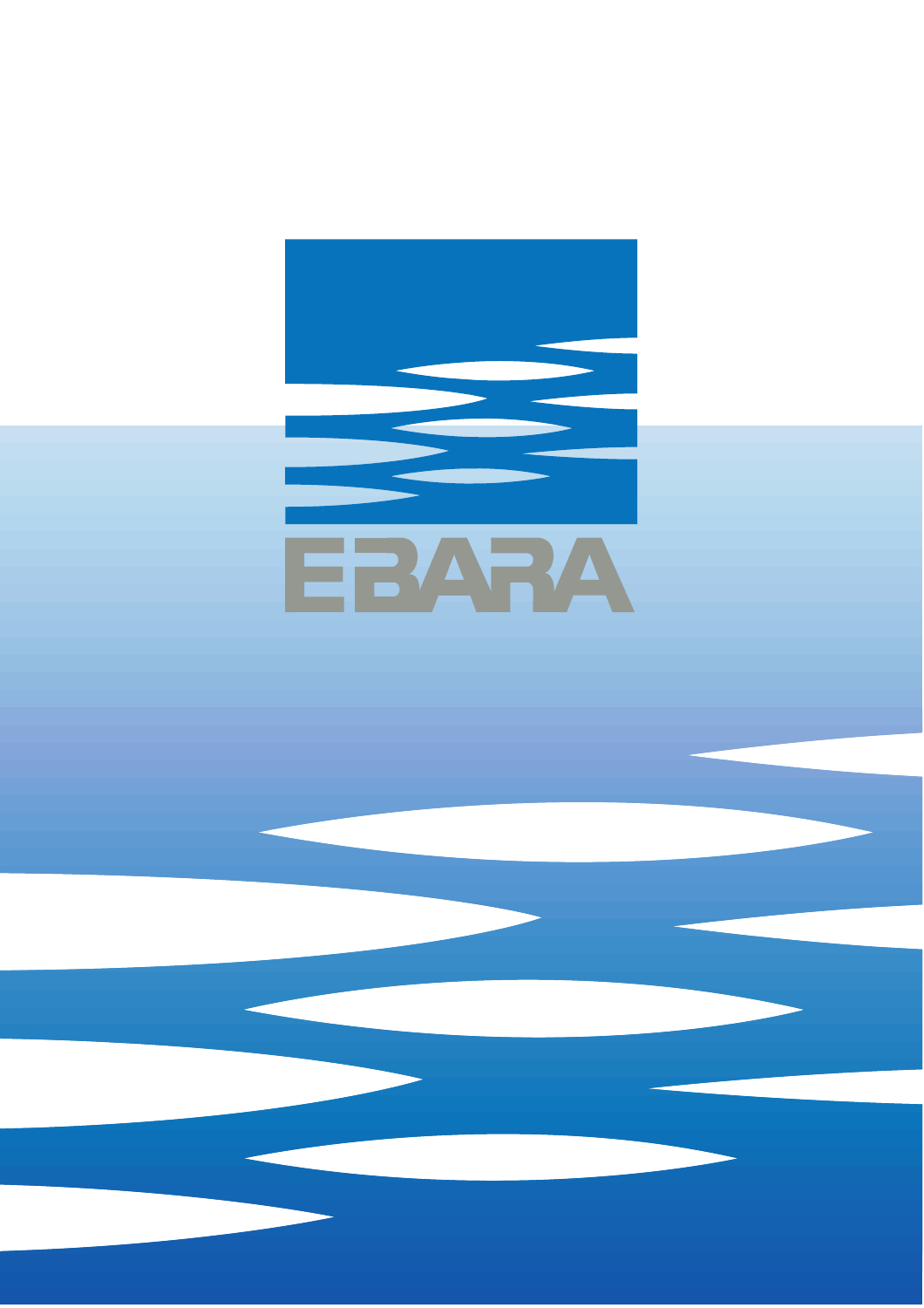## **CONTENTS** 50Hz

|                                          | Page |
|------------------------------------------|------|
| - SPECIFICATIONS                         | 200  |
| PERFORMANCE RANGE and SELECTION CHART    | 201  |
| <b>TYPE KEY and CURVE SPECIFICATIONS</b> | 202  |
| PERFORMANCE CURVE JEX 80                 | 203  |
| PERFORMANCE CURVE JEX 100                | 204  |
| PERFORMANCE CURVE JEX 120                | 205  |
| PERFORMANCE CURVE JEX 150                | 206  |
| - CONSTRUCTIONS                          | 300  |
| <b>SECTIONAL VIEW</b>                    | 300  |
| MECHANICAL SEAL and BEARINGS             | 301  |
| - DIMENSIONS AND WEIGHT                  | 400  |
| <b>PUMP</b>                              | 400  |
| <b>PACKING</b>                           | 401  |
| - TECNICAL DATA                          | 500  |
| <b>MOTOR DATA</b>                        | 500  |
| <b>NOISE DATA</b>                        | 500  |
| - INSTALLATION                           | 600  |

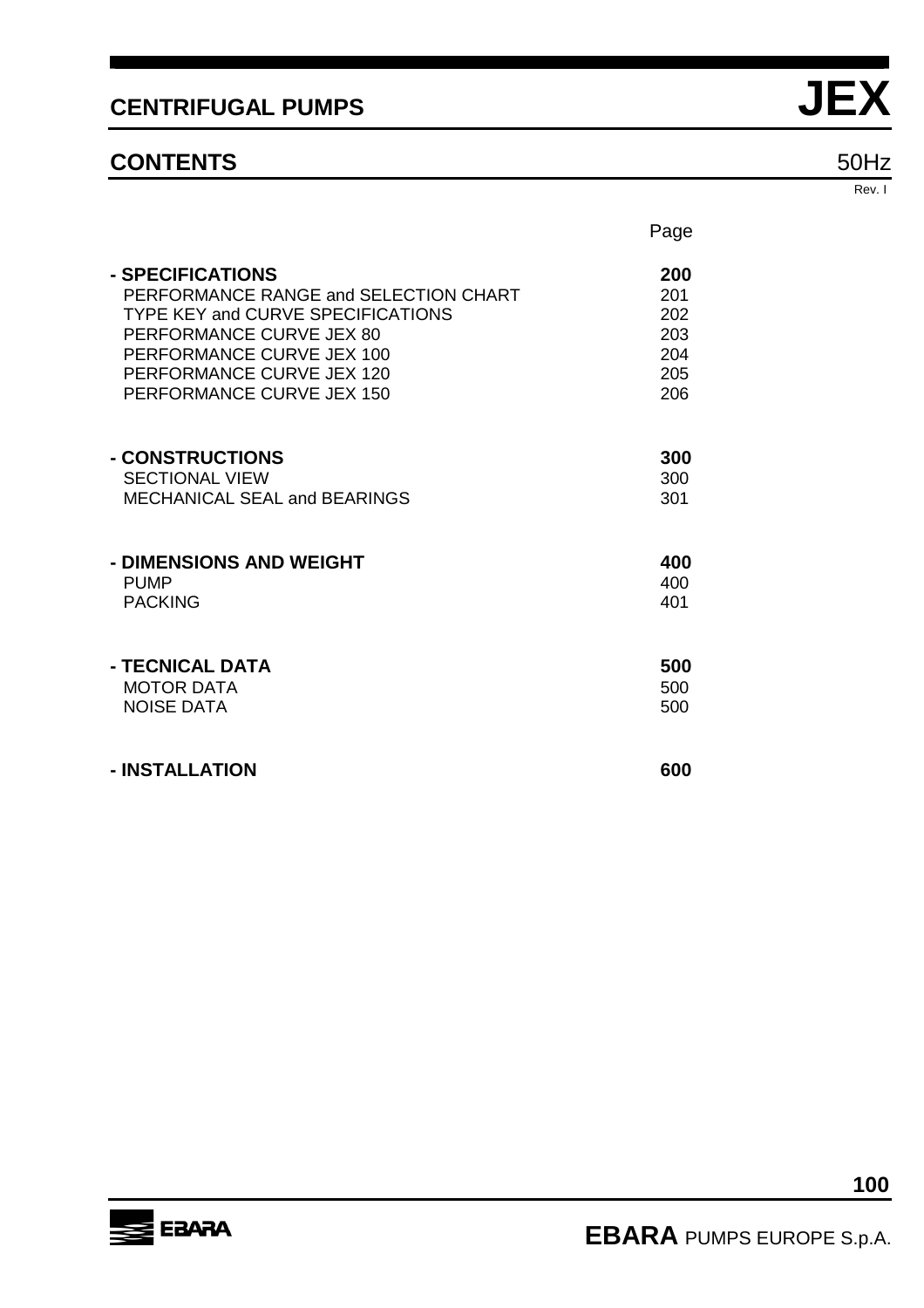## **SPECIFICATION** 50Hz

|                             |                          |                 | <b>PUMP</b>                   |
|-----------------------------|--------------------------|-----------------|-------------------------------|
| Liquid                      | Type of liquid           |                 | Clean water                   |
| Handled                     | Temperature              | $[\mathcal{C}]$ | $min. +5$                     |
|                             |                          |                 | max. +45                      |
|                             | Maximum working pressure | [MPa]           | 0.6                           |
| Maximum suction depth       |                          | [m]             | 8                             |
|                             | Impeller                 |                 | Closed centrifugal type       |
| Construction                | Shaft seal type          |                 | Mechanical seal               |
|                             | <b>Bearing</b>           |                 | Sealed ball bearing           |
| Pipe                        | Suction                  | [inch]          | G 11/4 UNI ISO 228            |
| Connection                  | Discharge                | [inch]          | <b>UNI ISO 228</b><br>G 1     |
|                             | Casing                   |                 | <b>AISI 304</b>               |
|                             | Impeller                 |                 | <b>AISI 304</b>               |
|                             | Shaft seal               |                 | Ceramic/Carbon/NBR            |
| Material                    | Casing cover             |                 | <b>AISI 304</b>               |
|                             | Shaft                    |                 | AISI 303 (Wet extension)      |
|                             | <b>Bracket</b>           |                 | Aluminium                     |
|                             | Ejector                  |                 | PPE+PS glass fibre reinforced |
| <b>Diffuser</b>             |                          |                 | PPE+PS glass fibre reinforced |
| Applicable standard of test |                          |                 | ISO 9906:2012 - Grade 3B      |

|                                    |                          | <b>MOTOR</b>                                                                      |                                                                |  |  |  |  |
|------------------------------------|--------------------------|-----------------------------------------------------------------------------------|----------------------------------------------------------------|--|--|--|--|
|                                    |                          |                                                                                   | Electric - TEFC                                                |  |  |  |  |
| <b>Type</b>                        |                          | Single Phase                                                                      | Three Phase                                                    |  |  |  |  |
| Efficiency level (Reg. 640/2009)   |                          | only for 0.6 kW<br>IE2 from 0.75 kW up to 1.1 kW<br>IE3 from 0.75 kW up to 1.1 kW |                                                                |  |  |  |  |
| No. of Poles                       |                          |                                                                                   | 2                                                              |  |  |  |  |
| <b>Rotation speed</b>              | ${\sf Imin^{-1}}{\sf I}$ |                                                                                   | $\approx 2800$                                                 |  |  |  |  |
| <b>Insulation Class</b>            |                          |                                                                                   | F                                                              |  |  |  |  |
| Protection degree (CEI EN 60034-5) |                          |                                                                                   | <b>IP 54</b><br>IP 55 (on request)                             |  |  |  |  |
|                                    | [kW]                     | $0.6 \div 1.1$                                                                    |                                                                |  |  |  |  |
| Power rating                       | [HP]                     |                                                                                   | $0.8 \div 1.5$                                                 |  |  |  |  |
| Frequency                          | [Hz]                     |                                                                                   | 50                                                             |  |  |  |  |
| Voltage                            | [V]                      | 230 ±10%                                                                          | 230/400 ±10%                                                   |  |  |  |  |
| Capacitor                          |                          | <b>Built in</b>                                                                   |                                                                |  |  |  |  |
| Over load protection               |                          | <b>Built in</b>                                                                   | Provided by the user                                           |  |  |  |  |
| Casing material                    |                          |                                                                                   | Aluminium                                                      |  |  |  |  |
| Base material / Motor support      |                          | Aluminium                                                                         |                                                                |  |  |  |  |
| Dimensions of cable entry          |                          |                                                                                   | PG11 - PG13.5 - M16x1.5 - M20x1.5<br>(see dimensions page 400) |  |  |  |  |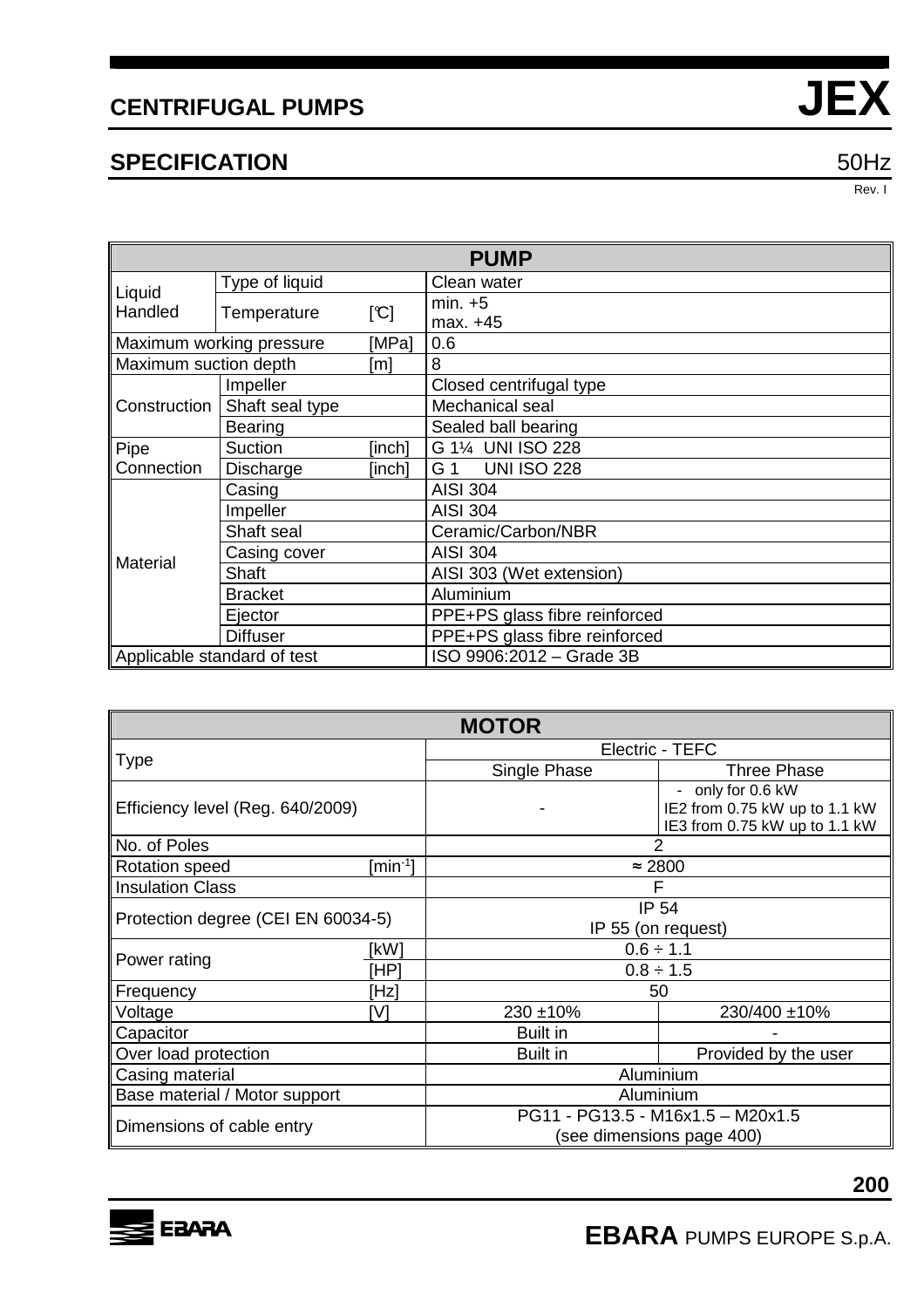## **TYPE KEY AND CURVE SPECIFICATIONS** 50Hz

**PERFORMANCE RANGE**   $\frac{5}{1}$  $20$  $^{25}$  $^{10}$  $15 \overline{)}$  $\overline{0}$ U.S.g.p.m.  $\frac{15}{1}$  $20$  $\frac{5}{1}$  $10$ Imp.g.p.m.  $\Omega$ 70  $\boldsymbol{\mathsf{H}}$  $\mathsf{H}%$  $ft$  $m$  $-200$ 60-50- $-150$  $40 -100$  $30 \overline{150}$  $-120$  $\frac{1}{100}$  $20 -$ -80-50 TOTAL HEAD  $0\begin{array}{c} 0 \\ 0 \end{array}$  $\overline{0}$  $QI/min 100$  $2<sup>0</sup>$  $6<sup>1</sup>$  $8<sup>1</sup>$  $40^{\circ}$  $\frac{1}{5}$  Qm<sup>3</sup>/h  $\frac{1}{6}$  $\sqrt{0}$  $\frac{1}{2}$  $\frac{1}{3}$  $\frac{1}{4}$  $\overline{1}$ 

#### **SELECTION CHART**

| Pump type        |                | Power |      |                   |    |     |      | Q=Capacity |      |      |      |      |
|------------------|----------------|-------|------|-------------------|----|-----|------|------------|------|------|------|------|
| Single Phase     | Three Phase    | [kW]  | 'HPi | l/min             | 0  | 20  | 30   | 40         | 50   | 60   | 70   | 75 I |
|                  |                |       |      | m <sup>3</sup> /h | 0  | 1.2 | 1.8  | 2.4        | 3    | 3.6  | 4.2  | 4.5  |
| JEXM 80          | <b>JEX 80</b>  | 0.6   | 0.8  |                   | 41 | 33  | 29   | 26.5       | 23.5 | 20.5 | 18   | -    |
| <b>JE XM 100</b> | <b>JEX 100</b> | 0.75  |      |                   | 45 | 37  | 33.5 | 30         | 27   | 24   | 21   | -    |
| <b>JE XM 120</b> | <b>JEX 120</b> | 0.88  | 1.2  |                   | 50 | 41  | 37   | 34         | 30.5 | 27.5 | 24.5 | -    |
| <b>JE XM 150</b> | <b>JEX 150</b> | 1.1   | 1.5  |                   | 59 | 49  | 44.5 | 40.5       | 37   | 34   | 31   | 29.5 |

Rev. I

TOTAL HEAD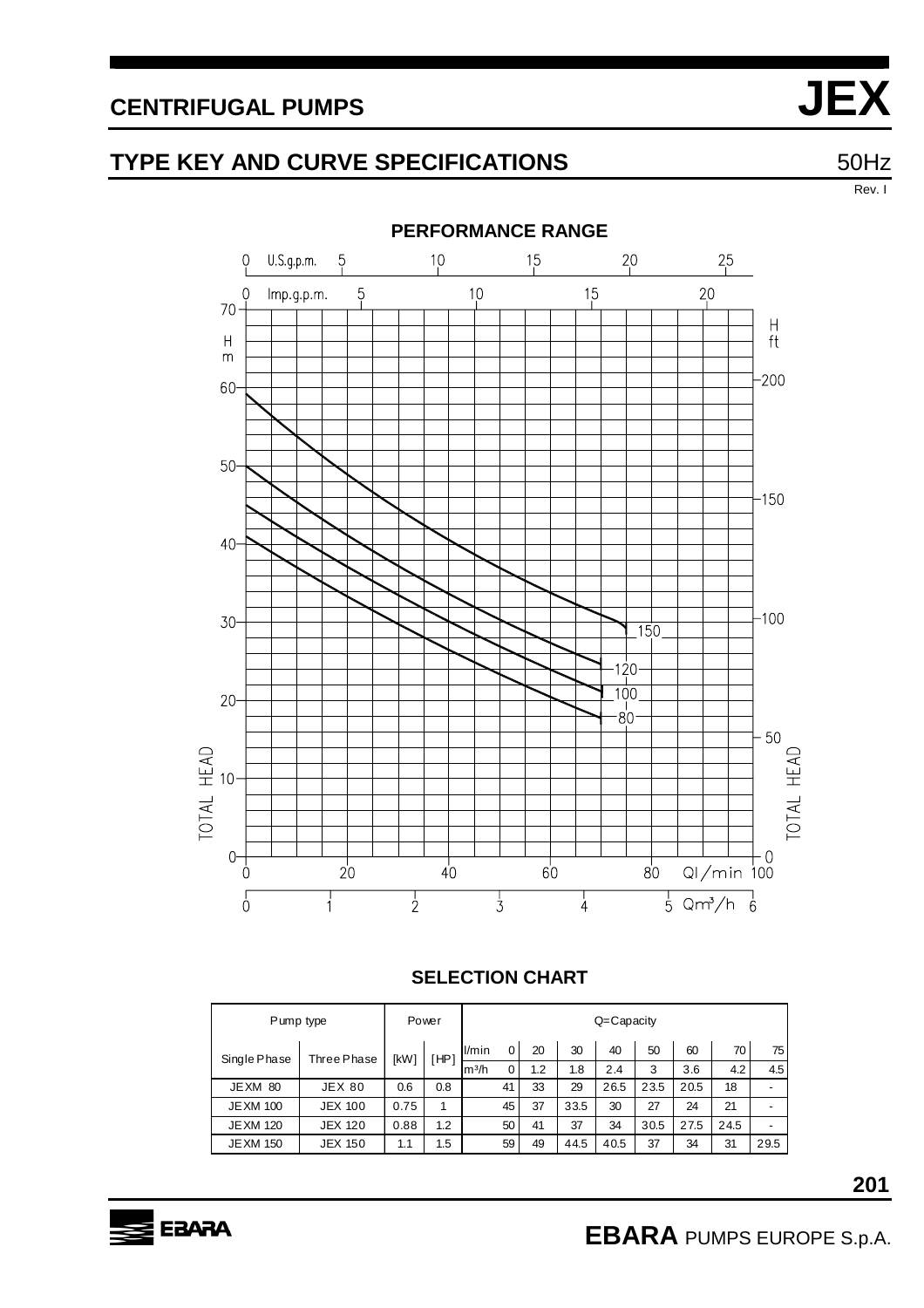## **TYPE KEY AND CURVE SPECIFICATIONS** 50Hz

Rev. I

### **TYPE KEY**



### **PERFORMANCE CURVE SPECIFICATIONS**

The specifications below qualify the curves shown on the following pages.

Tolerances according to ISO 9906:2012 – Grade 3B

The curves refer to effective speed of asynchronous motors at 50 Hz, 2 poles.

Measurements were carried out with clean water at 20°C of temperature and with a kinematic viscosity of  $v = 1$  mm<sup>2</sup>/s (1 cSt)

The continuous curves indicate the recommended working range. The dotted curve is only a guide. In order to avoid the risk of over-heating, the pumps should not be used at a flow rate below 10% of best efficiency point.

Symbols explanation:

- $Q =$  volume flow rate
- $H =$  total head

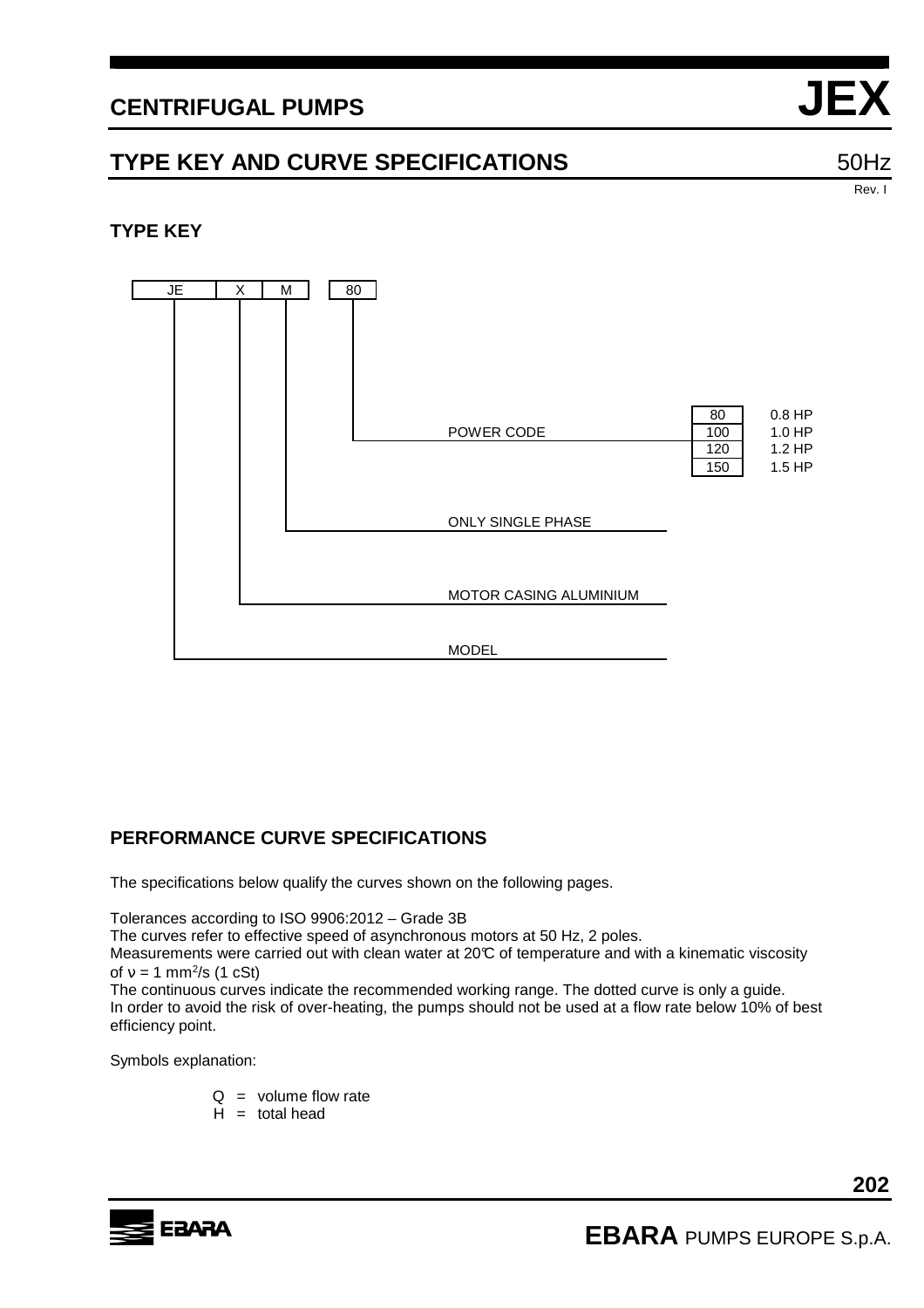Rev. I

## **PERFORMANCE CURVE**  50Hz



**JEX 80 (0.6 kW) - Impeller diameter = 132 mm** 

Rotation speed ≈ 2800 min-1 Test standard: ISO 9906:2012 – Grade 3B

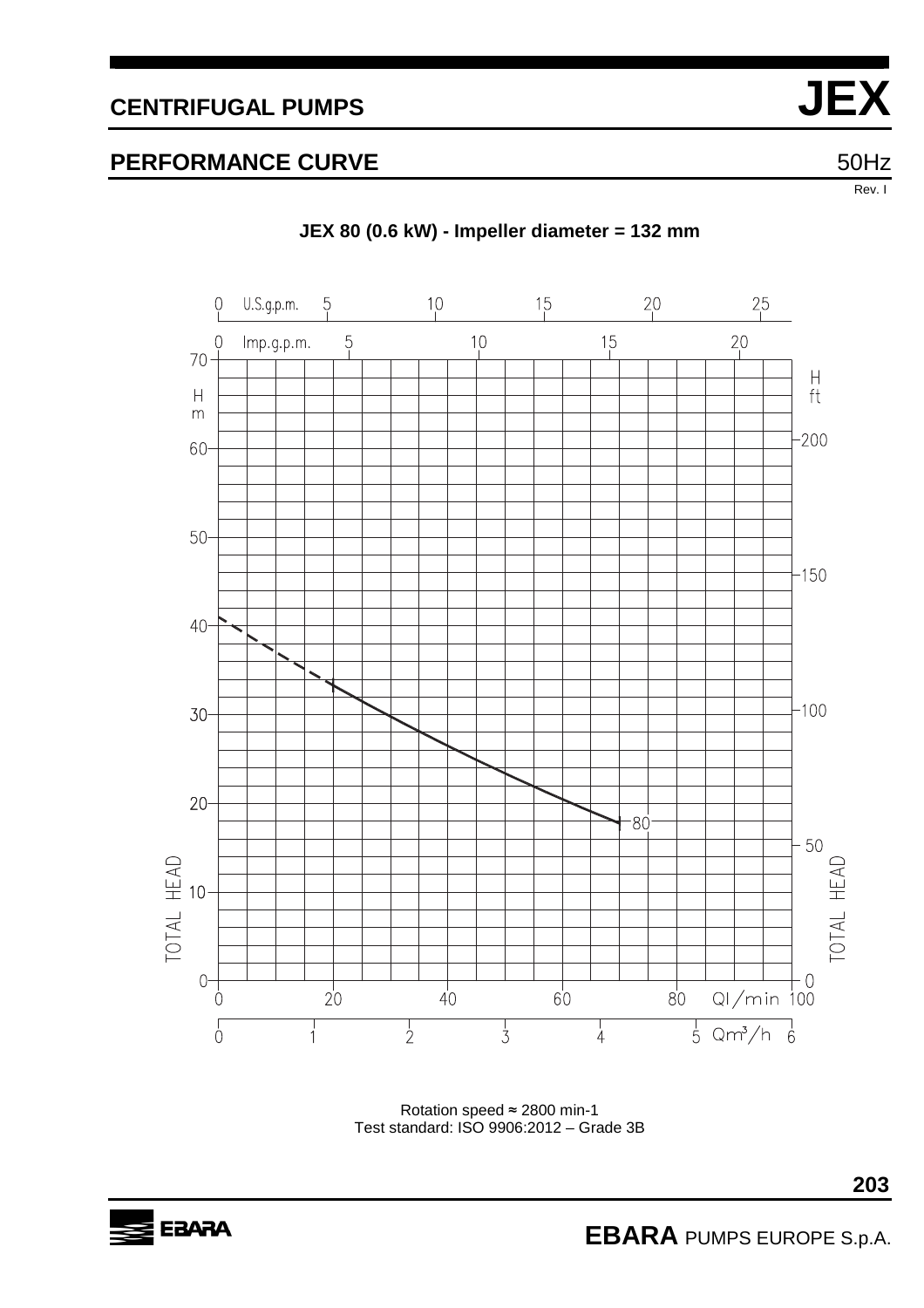## **PERFORMANCE CURVE**  50Hz



Rotation speed ≈ 2800 min-1 Test standard: ISO 9906:2012 – Grade 3B



**204**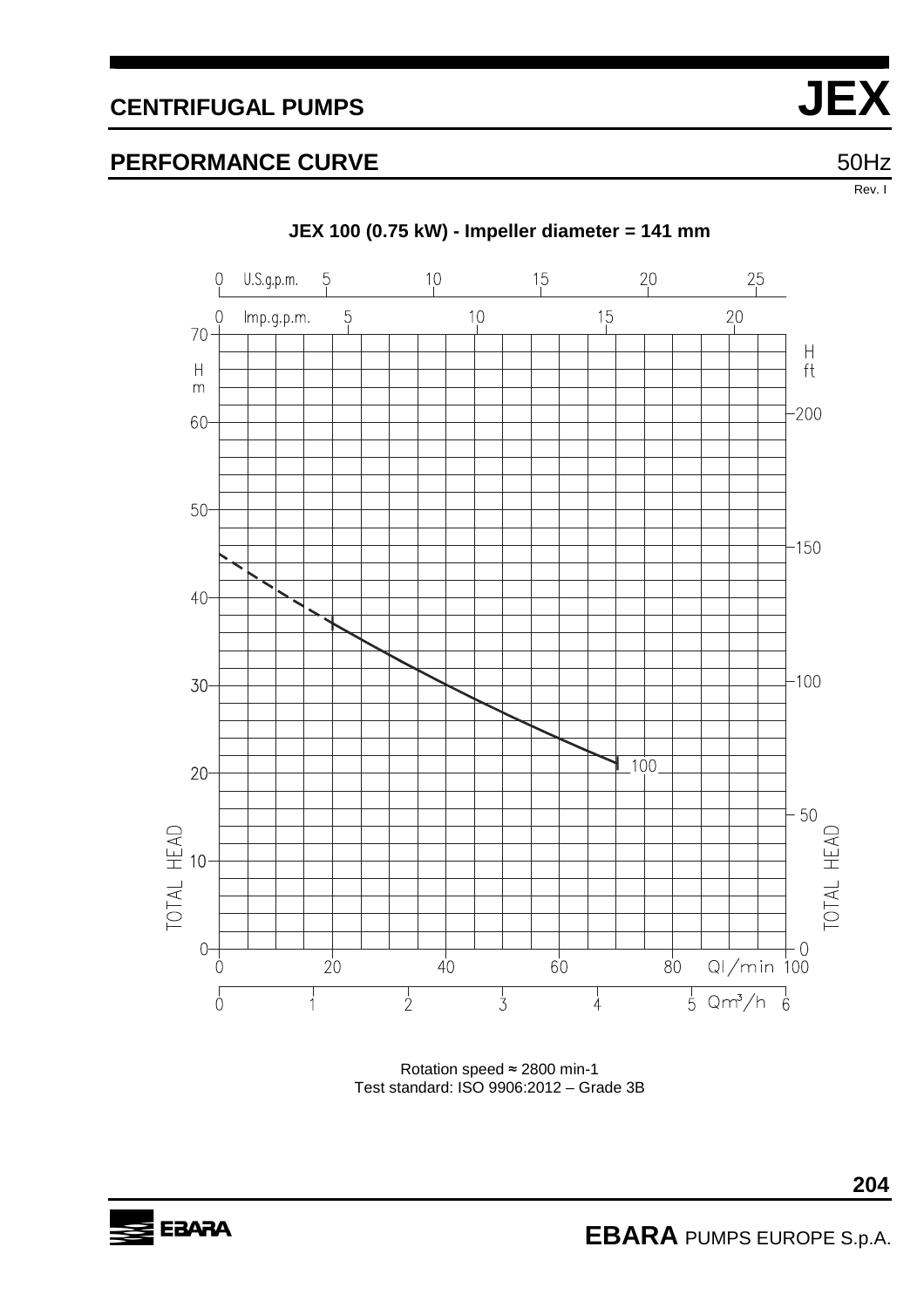

**JEX 120 (0.88 kW) - Impeller diameter = 141 mm**

Rotation speed ≈ 2800 min-1 Test standard: ISO 9906:2012 – Grade 3B

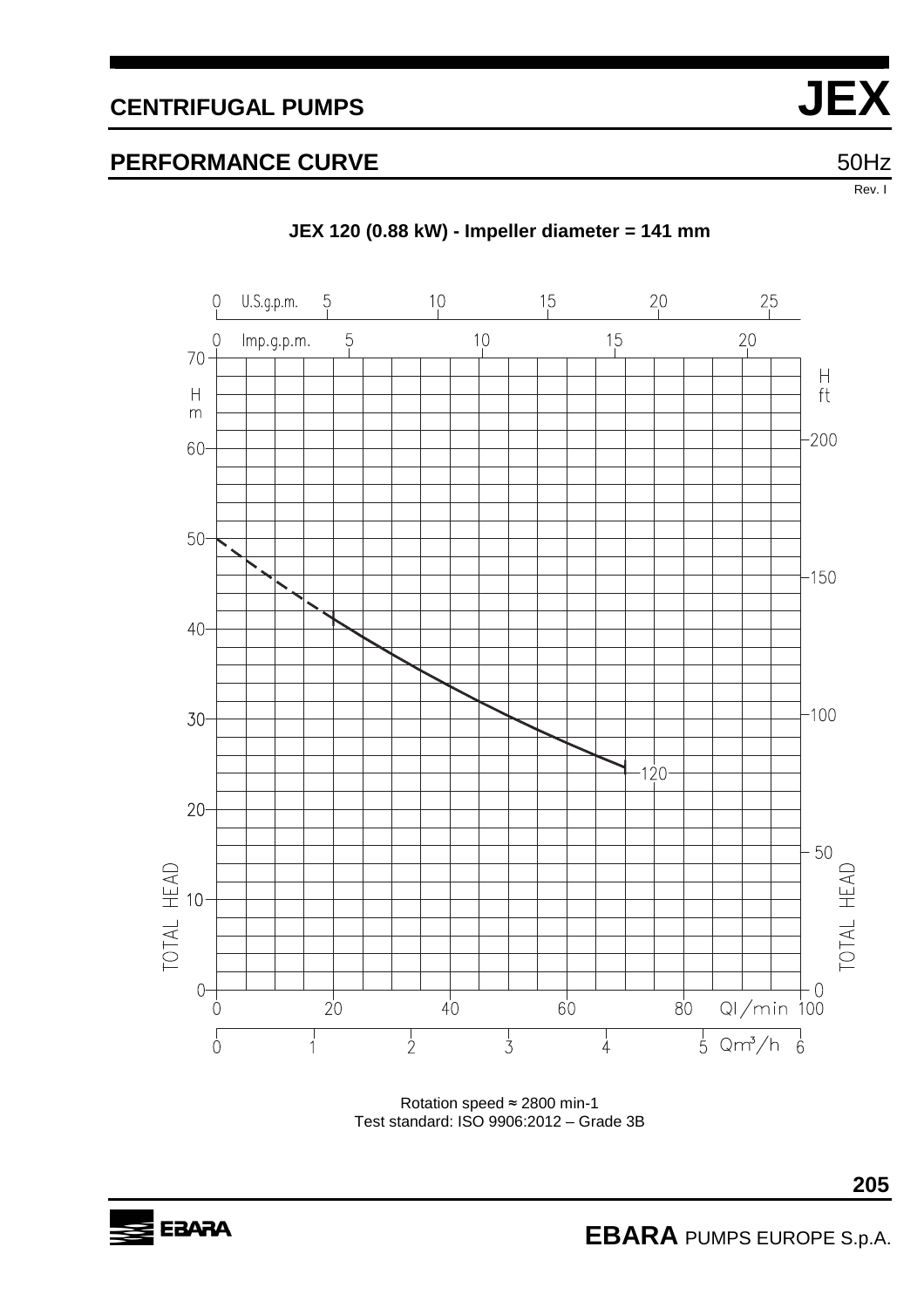## **PERFORMANCE CURVE**  50Hz



#### **JEX 150 (1.1 kW) - Impeller diameter = 141 mm**

Rotation speed ≈ 2800 min-1 Test standard: ISO 9906:2012 – Grade 3B



**206**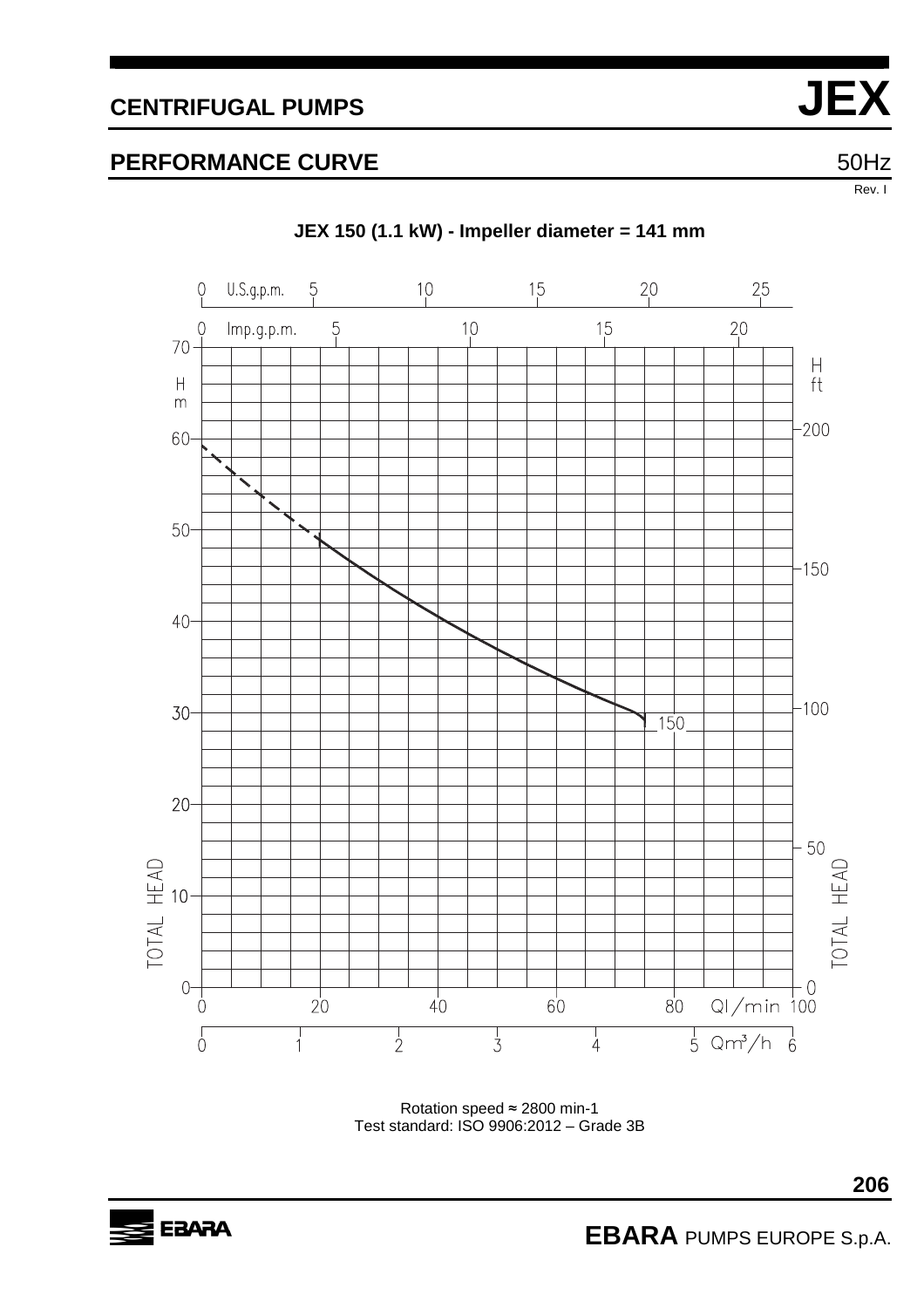### **CONSTRUCTION** 50Hz

Rev. I

#### **SECTIONAL VIEW**



| N°              | <b>PART NAME</b>        |     | <b>MATERIAL</b>               | Q.TY |
|-----------------|-------------------------|-----|-------------------------------|------|
| 1               | Casing                  |     | A ISI 304                     | 1    |
| 3               | Motor bracket           |     | Aluminium                     | 1    |
| 4               | Casing cover            |     | A ISI 304                     | 1    |
| 6               | Shaft with rotor        |     | AISI 303 (Wet extension)      | 1    |
| 7               | Impeller                |     | A ISI 304                     | 1    |
| 9               | Diffuser Venturi tube   |     | PPE+PS glass fibre reinforced | 1    |
| 11              | Mechanical seal         | [6] | Carbon/Ceramic/NBR            | 1    |
| 12 <sub>1</sub> | Motor frame with stator |     |                               | 1    |
|                 | 13 Motor cover          |     | Aluminium                     | 1    |
| 14              | Fan                     |     | <b>PA</b>                     | 1    |
| 15 <sup>1</sup> | Fan cover               |     | Fe P04 Zincate                | 1    |
| 16              | Terminal board          |     |                               | 1    |
| 17 <sup>1</sup> | Terminal box cover      | [2] | Aluminium                     | 1    |
| 18 <sup>1</sup> | Splash ring             |     | <b>NBR</b>                    | 1    |
| 19              | Pump side ball bearing  |     |                               | 1    |
| 20 <sub>l</sub> | Fan side ball bearing   |     |                               | 1    |
| 21              | Adjusting ring          |     | Steel C70                     | 1    |
| 22              | Tie rod                 |     | Fe 420 Zincate                | 4    |
| 23              | Capacitor               | [1] |                               | 1    |

| N° | PART NAME                      | <b>MATERIAL</b>               | Q.TY | $N^{\circ}$ | PART NAME                 |                                                                                                                                                            | <b>MATERIAL</b>               | Q.TY |
|----|--------------------------------|-------------------------------|------|-------------|---------------------------|------------------------------------------------------------------------------------------------------------------------------------------------------------|-------------------------------|------|
|    | Casing                         | AISI 304                      |      | 24          | Priming plug              |                                                                                                                                                            | PA                            |      |
|    | Motor bracket                  | Aluminium                     |      | 25          | Drain plug                |                                                                                                                                                            | PA                            |      |
|    | Casing cover                   | AISI 304                      |      | 26          | O-ring                    |                                                                                                                                                            | <b>NBR</b>                    |      |
| 6  | Shaft with rotor               | AISI 303 (Wet extension)      |      | 28          | $O$ -ring                 |                                                                                                                                                            | <b>NBR</b>                    |      |
|    | Impeller                       | A ISI 304                     |      | 32          | Key                       |                                                                                                                                                            | AISI 304                      |      |
| 9  | Diffuser Venturi tube          | PPE+PS glass fibre reinforced |      | 34          | Impeller nut              |                                                                                                                                                            | AISI 304                      |      |
|    | Mechanical seal<br>[6]         | Carbon/Ceramic/NBR            |      | 42          | Motor support             |                                                                                                                                                            | Aluminium                     |      |
|    | 12 Motor frame with stator     |                               |      | 43          | Space diffuser            |                                                                                                                                                            | PPE+PS glass fibre reinforced |      |
|    | 13 Motor cover                 | Aluminium                     |      |             | 52 Capacitor box          | $\mathsf{I}1$                                                                                                                                              | ABS class V-0                 |      |
|    | 14 Fan                         | <b>PA</b>                     |      |             | 53 Capacitor box cover    | [4]                                                                                                                                                        | ABS class V-0 [4]             |      |
|    | 15 Fan cover                   | Fe P04 Zincate                |      |             | 56 Box gasket             |                                                                                                                                                            | <b>NBR</b>                    |      |
|    | 16 Terminal board              |                               |      | 77          | O-ring                    |                                                                                                                                                            | <b>NBR</b>                    |      |
|    | 17 Terminal box cover<br>$[2]$ | Aluminium                     |      |             | 78 O-ring                 |                                                                                                                                                            | <b>NBR</b>                    |      |
|    | 18 Splash ring                 | <b>NBR</b>                    |      | 90          | Terminal box cover gasket | $[5]$                                                                                                                                                      | <b>NBR</b>                    |      |
|    | 19 Pump side ball bearing      |                               |      | 92          | Lip seal                  | $[3] % \includegraphics[width=0.9\columnwidth]{figures/fig_1a} \caption{Schematic diagram of the top of the top of the top of the right.} \label{fig:1} %$ |                               |      |
|    | 20 Fan side ball bearing       |                               |      | 93          | Lip seal                  | $[3]$                                                                                                                                                      |                               |      |
|    | 21 Adjusting ring              | Steel C70                     |      |             | 110 Protector             | $[1]$                                                                                                                                                      |                               |      |
|    | $22$ Tie rod                   | Fe 420 Zincate                | 4    |             | 200 Screw                 |                                                                                                                                                            | Stainless steel A2 UNI7323    | 8    |
|    |                                |                               |      |             |                           |                                                                                                                                                            |                               |      |

[1] Only for single phase

[2] Only for three phase

[3] Only for IP55

[4] Whit gasket in NBR only for version single phase JEX 80, 100, 120

[5] Only for JEXM 150 IP55

[6] see Mechanical Seal page.301

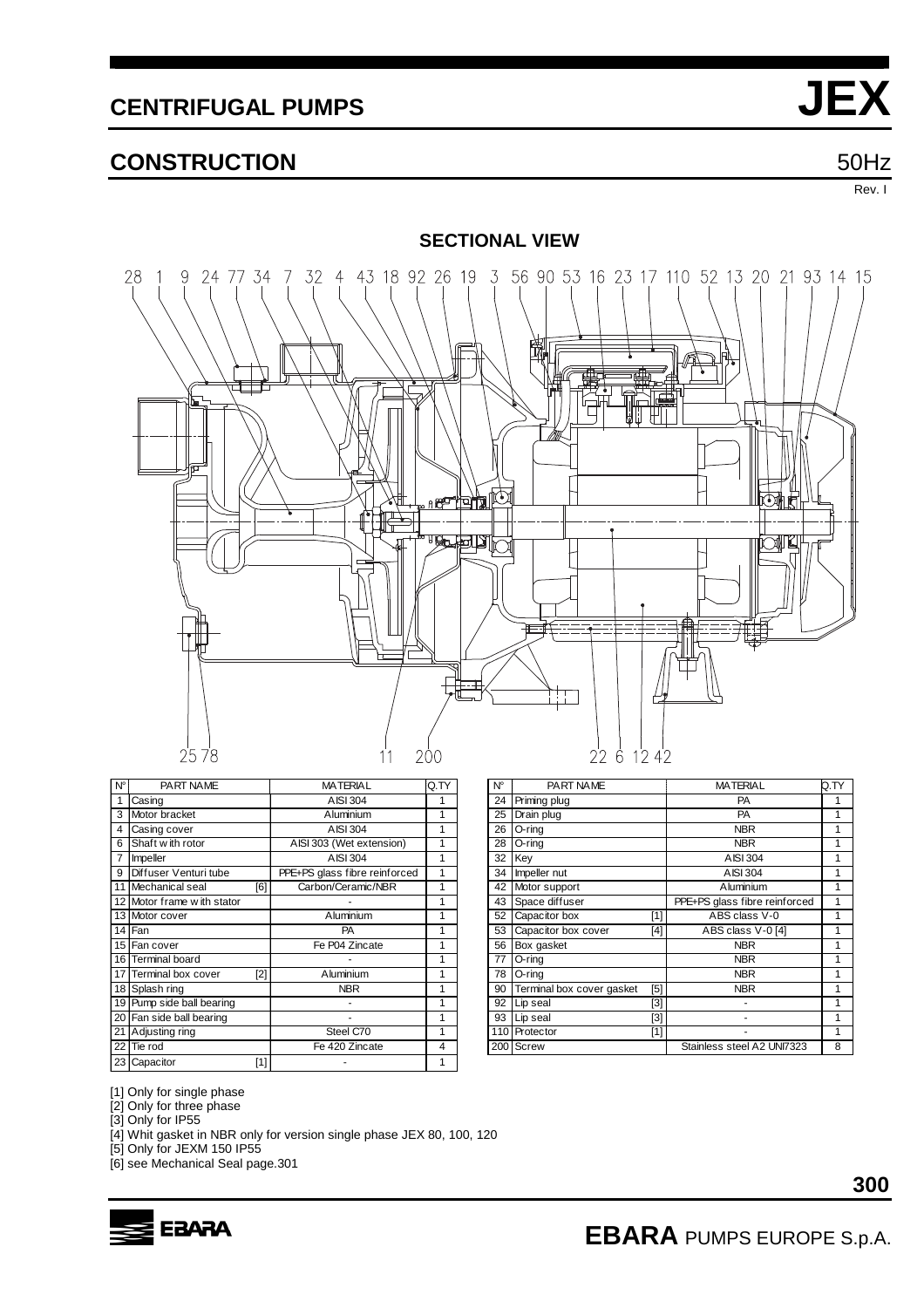## **CONSTRUCTION** 50Hz

Rev. I

#### **MECHANICAL SEAL**



| <b>REF</b> | PART NAME            | <b>MATERIAL</b> |
|------------|----------------------|-----------------|
| А          | Rotary seal ring     | Ceramic         |
| B          | Stationary seal ring | Carbon graphite |
| C          | O Ring               | <b>NBR</b>      |
| D          | O Ring               | <b>NBR</b>      |
| E.         | O Ring               | <b>NBR</b>      |
| F          | Self driving spring  | <b>AISI 316</b> |
| G          | Frame                | <b>AISI 304</b> |

#### **BEARINGS**

| Pump type       |                |           | <b>Ball Bearing</b> |           |            |
|-----------------|----------------|-----------|---------------------|-----------|------------|
|                 |                |           | $(*)$               |           | $(*)$      |
| Single Phase    | Three Phase    | Pump side | Pump side           | Fan side  | Fanside    |
| JEXM 80         | JEX 80         | 62032RSH  | ٠                   | 6202 2RSH |            |
| <b>JEXM 100</b> | <b>JEX 100</b> | 62032RSH  | 6203-ZZ C3          | 6202 2RSH | 6202-ZZ C3 |
| <b>JEXM 120</b> | <b>JEX 120</b> | 62032RSH  | 6203-ZZ C3          | 6202 2RSH | 6202-ZZ C3 |
| <b>JEXM 150</b> | <b>JEX 150</b> | 62042RSH  | 6204-ZZ C3          | 6203 2RSH | 6203-ZZ C3 |

(\*) Only for IE3 Motors

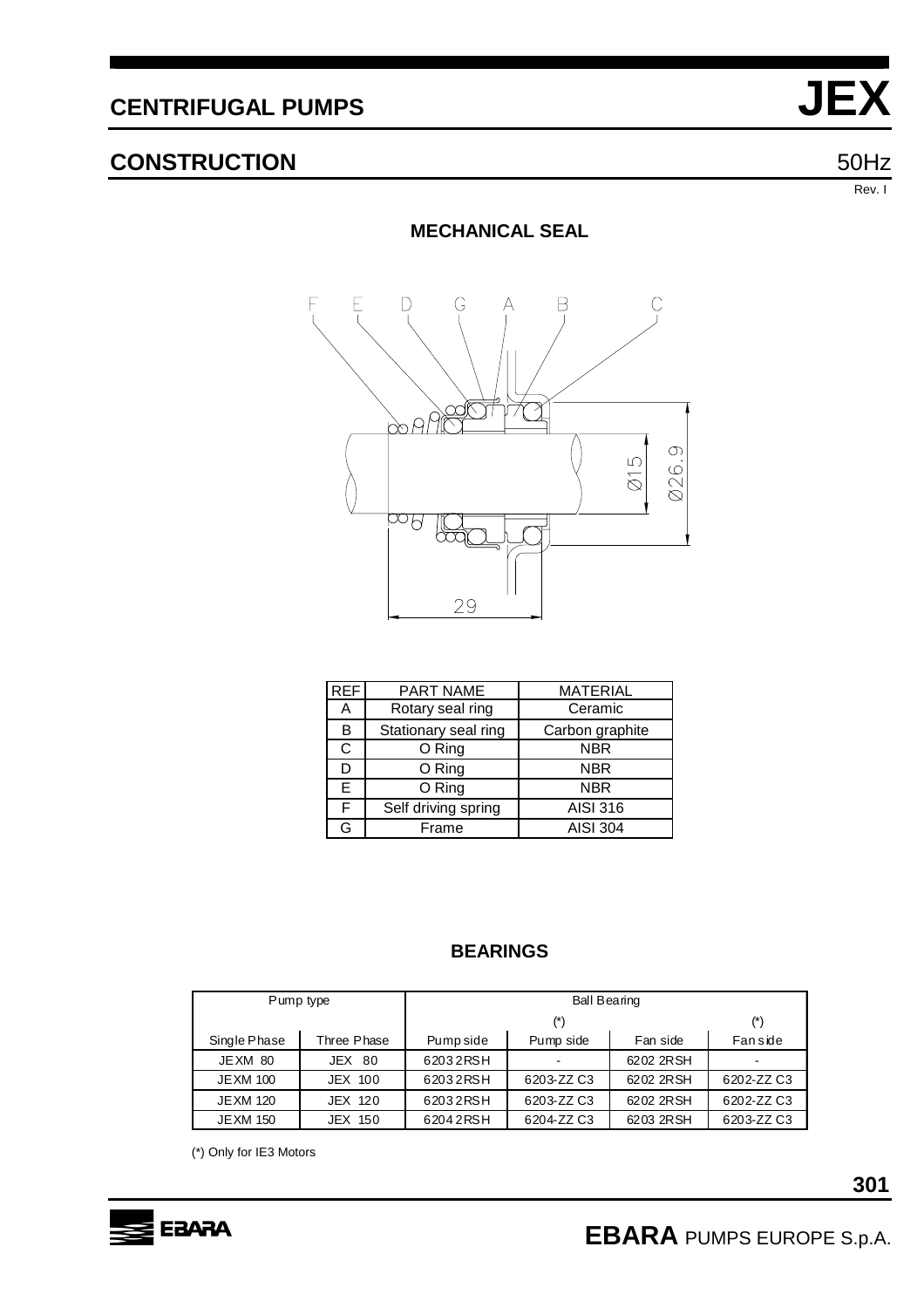## **DIMENSIONS AND WEIGHT 1999 120 SOME 2014 12:00 12:00 SOME 2014 2014 12:00 12:00 12:00 12:00 12:00 12:00 12:00 12:00 12:00 12:00 12:00 12:00 12:00 12:00 12:00 12:00 12:00 12:00 12:00 12:00 12:00 12:00 12:00 12:00 12:00 12:**

Rev. I

#### **PUMP**





|           |       | Dimensions in mm |       |                |                |       |    |    |     |                |       |               |         |                 |       | Weight [kgf] |       |                 |
|-----------|-------|------------------|-------|----------------|----------------|-------|----|----|-----|----------------|-------|---------------|---------|-----------------|-------|--------------|-------|-----------------|
| Pump type |       | в                |       | H <sub>3</sub> | H <sub>4</sub> |       | M  | M1 | Ν   | N <sub>1</sub> | R     |               |         |                 | W     |              | $[3-$ | $^{\prime\ast}$ |
| JEXM-JEX  |       |                  |       | $[3-]$         | $1 -$          | ี่ 1∼ |    |    |     |                |       | $1 -$         | Г3~і    | $13 - i$        |       | $\sim$       |       | $13-$           |
| 80        | 419   |                  | 232.5 | 207.5          | 216            | 84    | 50 | 38 | 120 | 160            | 206.5 | <b>PG11</b>   | -       | PG <sub>1</sub> | 143.5 | 10.2         | 10.2  |                 |
| 100       | 419   | 419              | 232.5 | 207.5          | 216            | 84    | 50 | 38 | 120 | 160            | 206.5 | <b>PG11</b>   | M16x1.5 | <b>PG11</b>     | 143.5 | 11.6         | 11.6  | 11.6            |
| 120       | 419   | 419              | 232.5 | 207.5          | 216            | 84    | 50 | 38 | 120 | 160            | 206.5 | <b>PG11</b>   | M16x1.5 | <b>PG11</b>     | 143.5 | 11.6         | 11.6  | 11.6            |
| 150       | 444.5 | 469.5            | 254   | 224.5          | 236.5          | 106   | 55 | 40 | 140 | 180            | 203.5 | <b>PG13.5</b> | M20x1.5 | <b>PG11</b>     | 145.5 | 14.3         | 15.3  | 16.2            |

[1~] Single phase

[3~] Three phase

(\*) Only for IE3 Motors

**SE EBARA** 

**EBARA** PUMPS EUROPE S.p.A.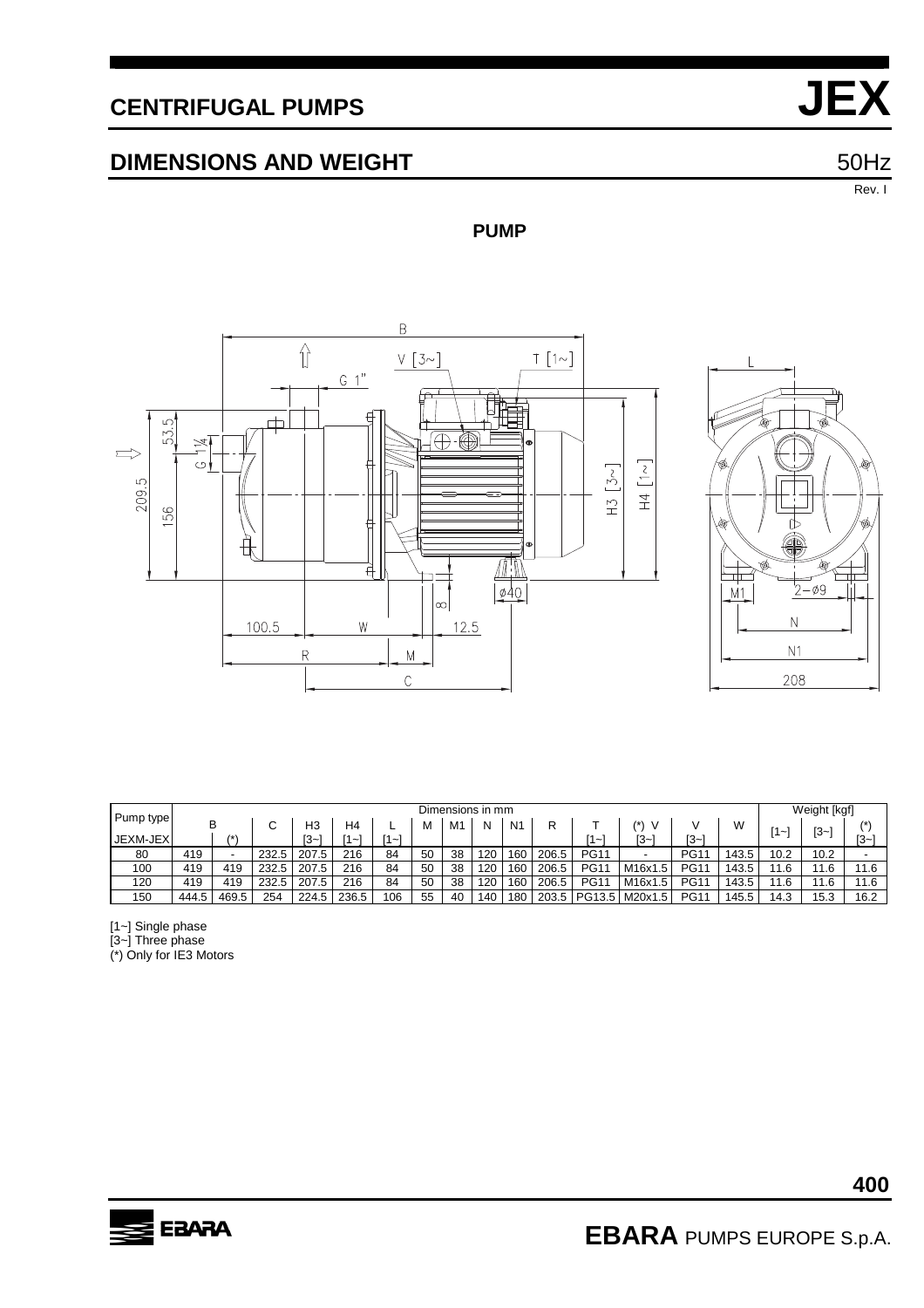## **DIMENSIONS AND WEIGHT 1999 120 SOME 200 SOME 200 SOME 200 SOME 200 SOME 200 SOME 200 SOME 200 SOME 200 SOME 200 SOME 200 SOME 200 SOME 200 SOME 200 SOME 200 SOME 200 SOME 200 SOME 200 SOME 200 SOME 200 SOME 200 SOME 200 S**

Rev. I

### **PACKING**



|                 | Pump type      |     |                             |     | Packing [mm]     |     |                        | Weight [kgf] |      |                                |  |
|-----------------|----------------|-----|-----------------------------|-----|------------------|-----|------------------------|--------------|------|--------------------------------|--|
| Single Phase    | Three Phase    |     | X<br>$\left( \star \right)$ |     | $^{\prime\star}$ |     | $\left( \star \right)$ | $1 -$        | [3~] | $(\dot{\phantom{a}}^*)$<br>[3~ |  |
| JEXM 80         | JEX 80         | 222 | -                           | 265 |                  | 462 | -                      | 10.9         | 10.9 |                                |  |
| <b>JEXM 100</b> | <b>JEX 100</b> | 222 | 222                         | 265 | 265              | 462 | 462                    | 12.3         | 12.3 | 12.3                           |  |
| <b>JEXM 120</b> | <b>JEX 120</b> | 222 | 222                         | 265 | 265              | 462 | 462                    | 12.3         | 12.3 | 12.3                           |  |
| <b>JEXM 150</b> | <b>JEX 150</b> | 222 | 227                         | 265 | 275              | 462 | 497                    | 15           | 16   | 16.9                           |  |

[1~] Single phase

[3~] Three phase

(\*) Only for IE3 Motors

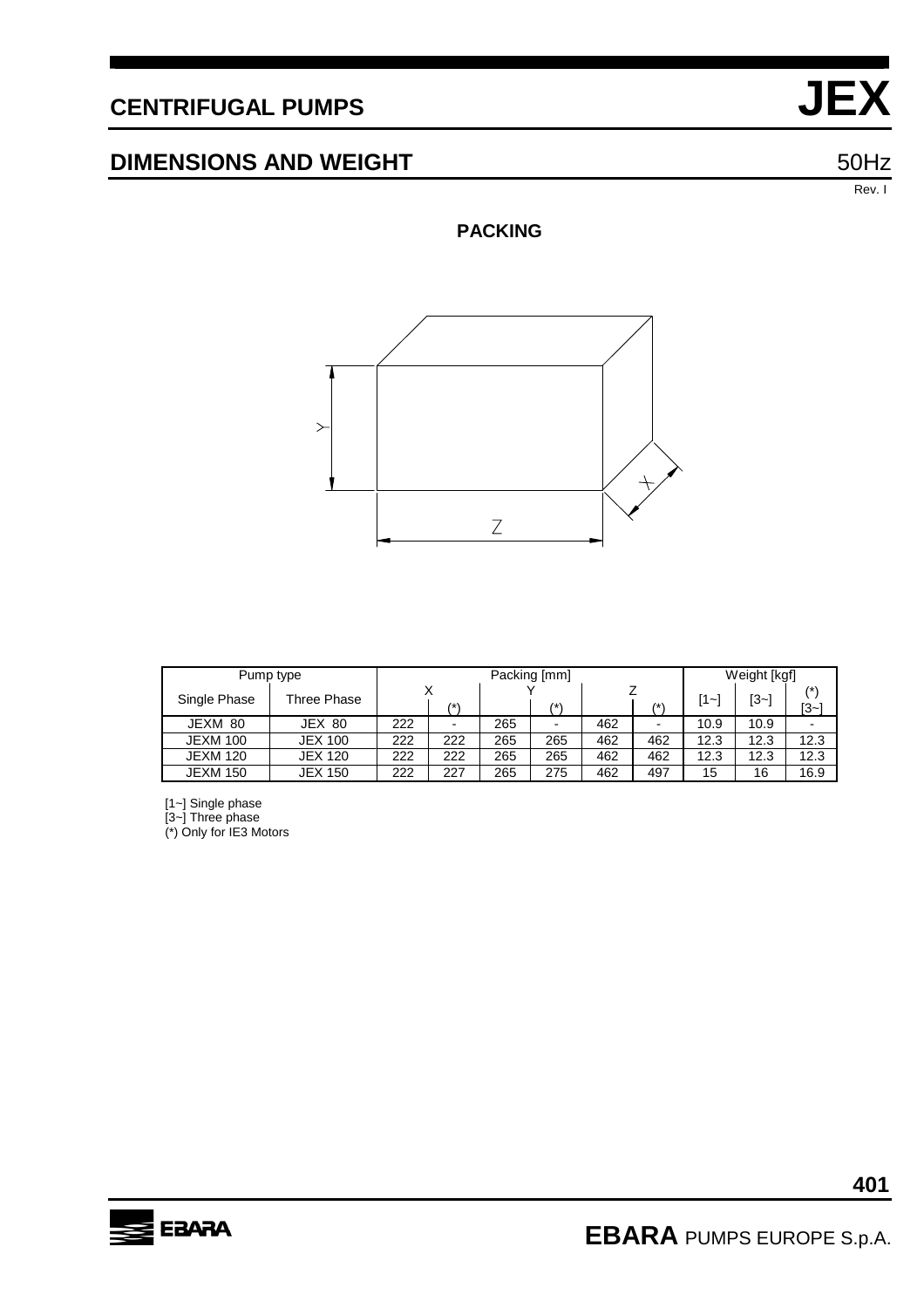## **TECHNICAL DATA** 50Hz

Rev. I

### **MOTOR DATA**

| Pump type                |                |      | Power |        | Efficiency      | Capacitor     |              |      | Efficiency (% load) |             | Input          |       | Full load current        |       |             | Locked rotor current |       |             |
|--------------------------|----------------|------|-------|--------|-----------------|---------------|--------------|------|---------------------|-------------|----------------|-------|--------------------------|-------|-------------|----------------------|-------|-------------|
|                          |                |      |       |        |                 |               |              |      |                     | Three phase |                | [kW]  | [A]                      |       |             | [A]                  |       |             |
| Single Phase             | Three Phase    | [kW] | [HP]  | Single | Three           |               | Single Phase |      | $\eta$ %            |             | Single         | Three | Single Phase             |       | Three Phase | Single Phase         |       | Three Phase |
|                          |                |      |       | Phase  | Phase           | [ <i>u</i> F] | <b>IVI</b>   | 50%  | 75%                 | 100%        | Phase          | Phase | 230 V                    | 230 V | 400 V       | 230 V                | 230 V | 400 V       |
| JEXM 80                  | <b>JEX 80</b>  | 0.6  | 0.8   |        |                 | 16            | 450          |      |                     | ۰           | 1.05           | 0.97  | 4.7                      | 3.3   | 1.9         | 16.1                 | 17.0  | 9.7         |
| <b>JEXM 100</b>          | <b>JEX 100</b> | 0.75 | 1.0   |        | IE <sub>2</sub> | 20            | 450          | 77.2 | 80.9                | 81.3        | 1.33           | 1.15  | 6.4                      | 3.6   | 2.1         | 22.7                 | 22.0  | 12.9        |
|                          | <b>JEX 100</b> | 0.75 | 1.0   |        | IE <sub>3</sub> | ۰             |              | 80.9 | 82.3                | 82.1        | ۰              | 1.15  |                          | 3.6   | 2.1         |                      | 19.7  | 11.4        |
| <b>JEXM 120</b>          | <b>JEX 120</b> | 0.88 | 1.2   |        | IE <sub>2</sub> | 20            | 450          | 77.2 | 80.9                | 81.3        | 1.39           | 1.15  | 6.7                      | 3.6   | 2.1         | 22.7                 | 22.0  | 12.9        |
| $\overline{\phantom{a}}$ | <b>JEX 120</b> | 0.88 | 1.2   |        | IE <sub>3</sub> | ٠             |              | 80.9 | 82.3                | 82.1        | $\blacksquare$ | 1.15  | $\overline{\phantom{a}}$ | 3.6   | 2.1         | ۰                    | 19.7  | 11.4        |
| <b>JEXM 150</b>          | <b>JEX 150</b> | 1.1  | 1.5   |        | IE <sub>2</sub> | 35            | 450          | 79.7 | 82.5                | 83.0        | 1.70           | 1.80  | 7.6                      | 5.5   | 3.2         | 32.5                 | 45.0  | 25.7        |
|                          | <b>JEX 150</b> |      | 1.5   |        | IE <sub>3</sub> | ۰             |              | 83.5 | 84.3                | 84.6        | $\blacksquare$ | .77   |                          | 5.8   | 3.3         |                      | 47.4  | 27.4        |

#### **NOISE DATA**

|                 | Pump type      |      | Pow er |                       |
|-----------------|----------------|------|--------|-----------------------|
| Single Phase    | Three Phase    | [kW] | [HP]   | $L_{pA}$ - dB(A) $^*$ |
| JEXM 80         | <b>JEX 80</b>  | 0.6  | 0.8    |                       |
| <b>JEXM 100</b> | <b>JEX 100</b> | 0.75 | 1,0    | 71                    |
| <b>JEXM 120</b> | <b>JEX 120</b> | 0.88 | 1.2    |                       |
| <b>JEXM 150</b> | <b>JEX 150</b> | 1.1  | 1.5    | 76                    |

Tollerance  $\pm 2.5$  dB. \* Mean value of several measures at 1m distance around the pump.